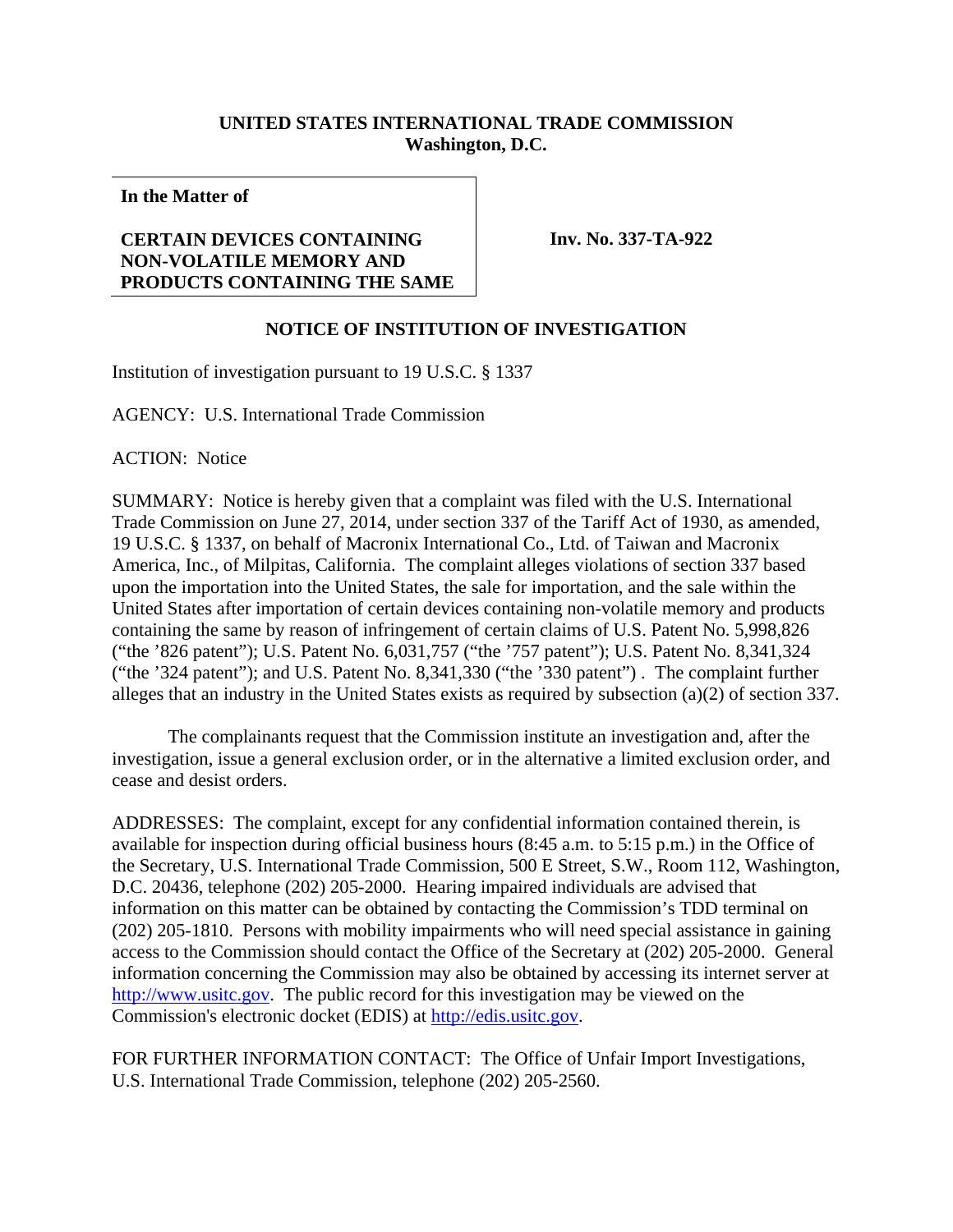AUTHORITY: The authority for institution of this investigation is contained in section 337 of the Tariff Act of 1930, as amended, and in section 210.10 of the Commission's Rules of Practice and Procedure, 19 C.F.R. § 210.10 (2014).

SCOPE OF INVESTIGATION: Having considered the complaint, the U.S. International Trade Commission, on July 28, 2014, ORDERED THAT –

 (1) Pursuant to subsection (b) of section 337 of the Tariff Act of 1930, as amended, an investigation be instituted to determine whether there is a violation of subsection (a)(1)(B) of section 337 in the importation into the United States, the sale for importation, or the sale within the United States after importation of certain devices containing non-volatile memory and products containing the same by reason of infringement of one or more of claims 1, 2, 5, 7, 11, 12, 13, 17, and 27-29 of the '826 patent; claims 1, 2, 4, 5, 7, 8, 12, and 13 of the '757 patent; claims 1, 2, 7, 8, and 15 of the '324 patent; and claims 1-3 and 8-11 of the '330 patent, and whether an industry in the United States exists as required by subsection (a)(2) of section 337;

(2) Pursuant to Commission Rule  $210.50(b)(1)$ , 19 C.F.R. §  $210.50(b)(1)$ , the presiding administrative law judge shall take evidence or other information and hear arguments from the parties and other interested persons with respect to the public interest in this investigation, as appropriate, and provide the Commission with findings of fact and a recommended determination on this issue, which shall be limited to the statutory public interest factors set forth in 19 U.S.C. §§ 1337(d)(1), (f)(1), (g)(1);

 (3) For the purpose of the investigation so instituted, the following are hereby named as parties upon which this notice of investigation shall be served:

(a) The complainants are:

Macronix International Co., Ltd. No. 16, Li-Hsin Road, Science Park Hsin-chu, Taiwan

Macronix America, Inc. 680 North McCarthy Boulevard Suite 200 Milpitas, CA 95035

 (b) The respondents are the following entities alleged to be in violation of section 337, and are the parties upon which the complaint is to be served:

> Spansion Inc. 915 DeGuigne Drive Sunnyvale, CA 94085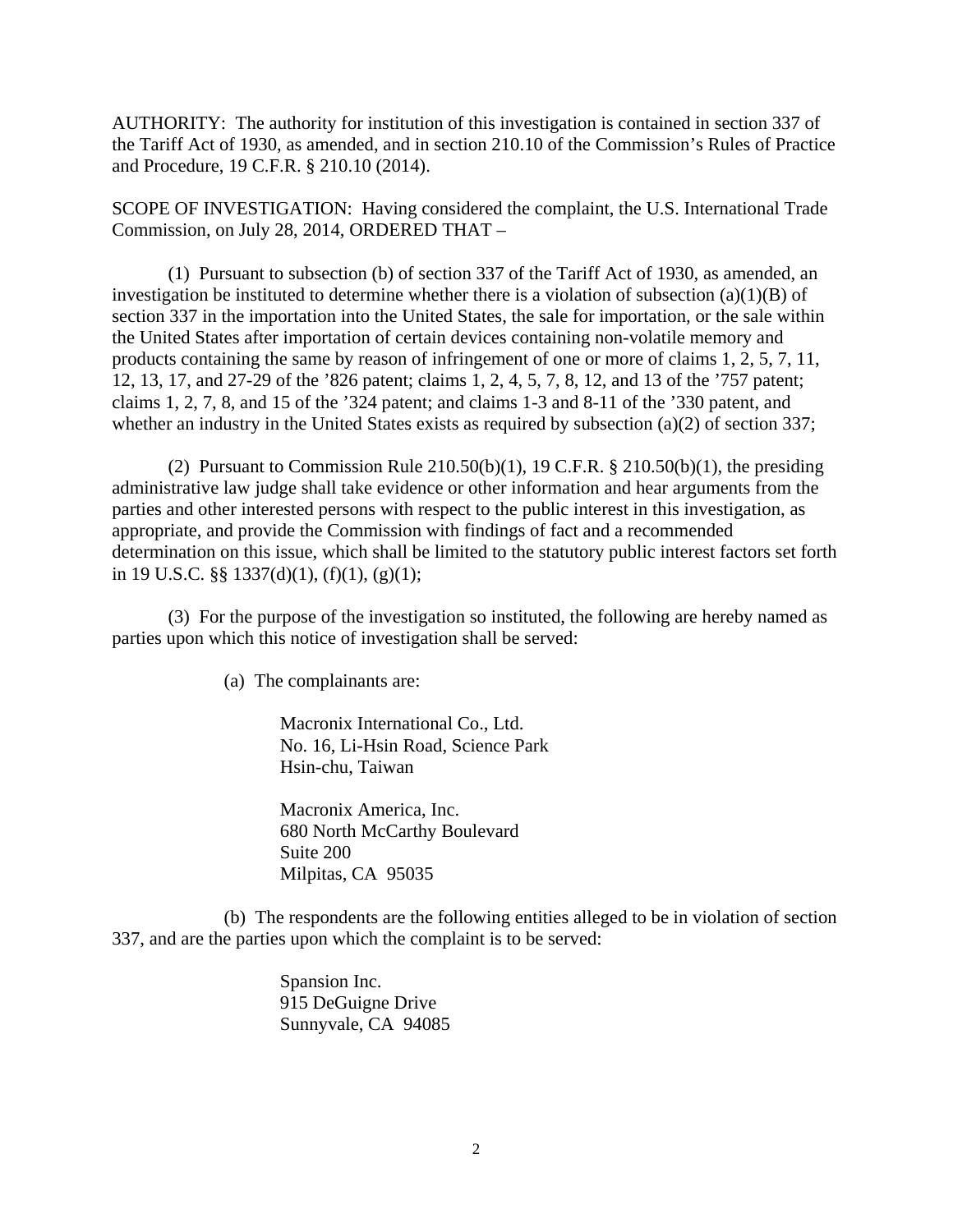Spansion LLC 915 DeGuigne Drive Sunnyvale, CA 94085

 Spansion (Thailand) Ltd. 229 Moo 4 Changwattana Road Pakkred, Nonthaburi 11120 Thailand

 Aerohive Networks, Inc. 330 Gibralter Drive Sunnyvale, CA 94089

 Allied Telesis, Inc. 19800 N. Creek Parkway, Suite 100 Bothell, WA 98011

 Ciena Corporation 7035 Ridge Road Hanover, MD 20176

 Delphi Automotive PLC Courteney Road, Hoath Way Gillingham, Kent ME8 ORU United Kingdom

 Delphi Automotive Systems, LLC 5725 Delphi Drive Troy, MI 48098

 Polycom, Inc. 6001 America Center Drive San Jose, CA 95002

 Ruckus Wireless, Inc. 350 West Java Drive Sunnyvale, CA 94089

 ShoreTel Inc. 960 Stewart Drive Sunnyvale, CA 94085

 Tellabs, Inc. 1415 West Diehl Road Naperville, IL 60563